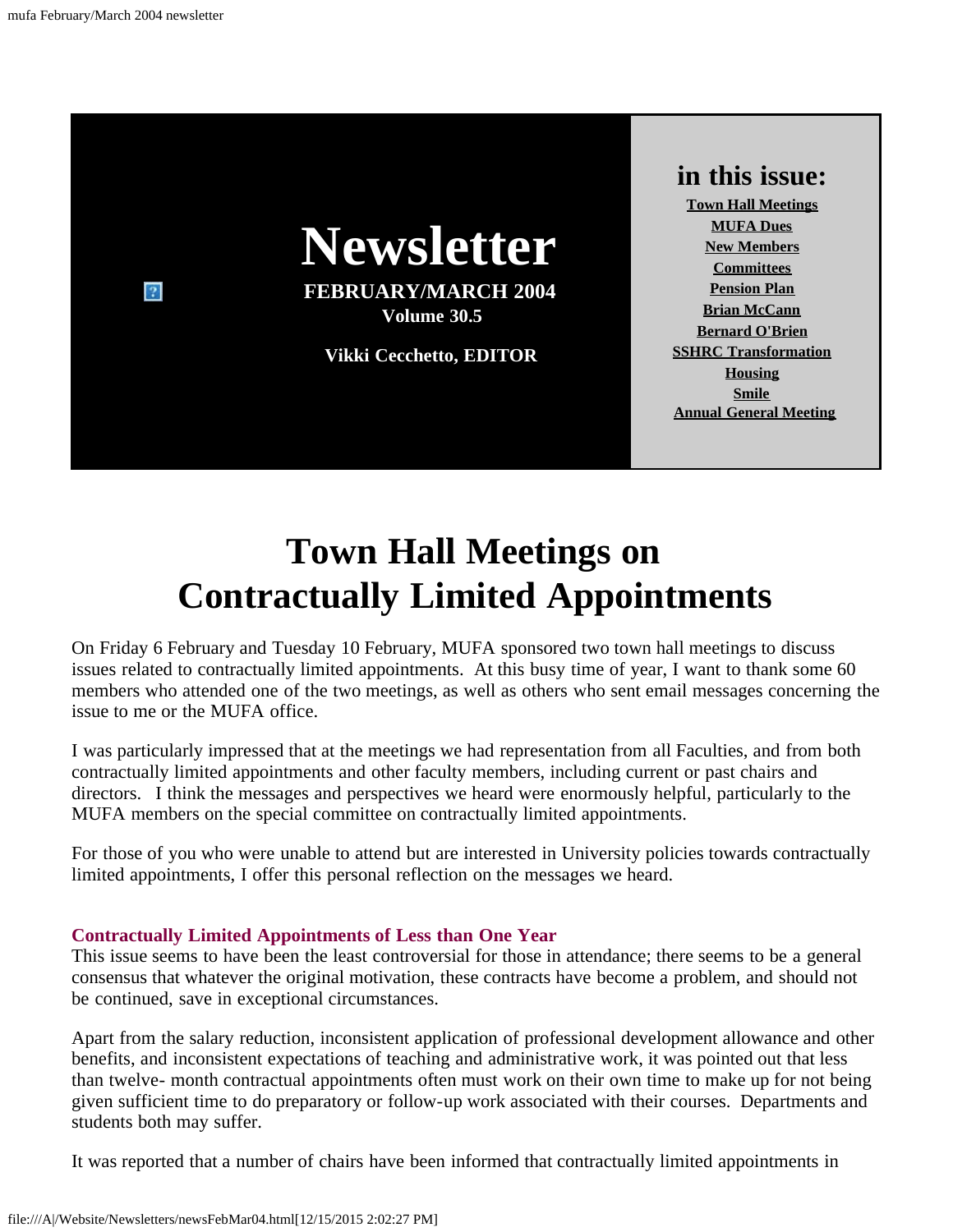2004/05 must be for at least one year, a very positive development that MUFA has encouraged.

### **Renewals and Reappointments**

I was impressed by the number of members holding contracts who attended the meetings, in spite of the sense of vulnerability they expressed. Quite a number expressed real uncertainty about the renewal and reappointment process — how long do you have to be at the University before you feel that your position is relatively secure?

While it was pointed out that the University wants to be able to adjust to changes in teaching demands, it is clear that a number of appointments have been here for many years, and still worry that they will not be renewed, perhaps for entirely different reasons. Because renewals ultimately are in the hands of Faculty deans, there is considerable uncertainty over how decisions are made. Some members indicated that this vulnerability made them unwilling to express their views on a number of issues of concern to the University. Others pointed out that the uncertainty meant that, no matter how long they had been here, they were unsure whether they could or should serve on a number of Faculty and University committees. A few also indicated that this uncertainty could make it difficult to secure the funding necessary to continue as an active researcher. It seems to me, therefore, that whether intentional or not, the seemingly arbitrary nature of renewals undermines the objectives of the University in a number of ways.

We heard that the six-year limit on contractually limited appointments only furthers the uncertainty. While it appears to provide a clear upper limit, extensions beyond the six year rule are quite frequent in various parts of the University. Faculty members simply did not know on what grounds decisions were made to invoke or exceed the six-year limit.

At one of the meetings, we also heard concerns about the letter that the University sends to all contractually limited appointments to inform them of the termination of their contract. It was pointed out that whatever legal obligations are being served, it does not help efforts to build community to be sending out a relatively terse termination letter just before Christmas and often with little explanation as to its purpose. There was some discussion about the timing of decisions about renewals, that might eliminate the need for the letter, or about finding a way to soften its impact.

### **Conversion**

A number of members also pointed to problems that arose around the conversion of contractually limited appointments into tenure stream positions. First, there was a sense that some positions do not ever seem to be converted, particularly once the position has been held by a CLA for some time. Second, there were concerns that, although there is a policy on converting appointments from a CLA to a tenure stream, the circumstances under which that would happen are not well defined. While I did hear from some faculty members who felt those currently holding a contractually limited appointment had an advantage in an open competition for a tenure stream position, I also heard otherwise. This may amount to a difference among Faculties, and over the amount of teaching and research that contractually limited appointments are able to do.

### **Long-Term Teaching Appointments**

At both town hall meetings, members spent quite a bit of time discussing the advantages and disadvantages of creating some type of more secure, long-term, teaching-oriented appointment. In general, those who support such appointments emphasized that such appointments already exist at this University, except with little security. Instead of acknowledging their existence, the University prefers to hire people on a series of short term contracts over many years, creating all the problems I discussed around renewals. Some members have no objection to serving in such positions, but would like a little more acknowledgement and security from the University community. Some also pointed out that if the University were serious about teaching-oriented positions, it might provide such scholars with support and time to carry out teaching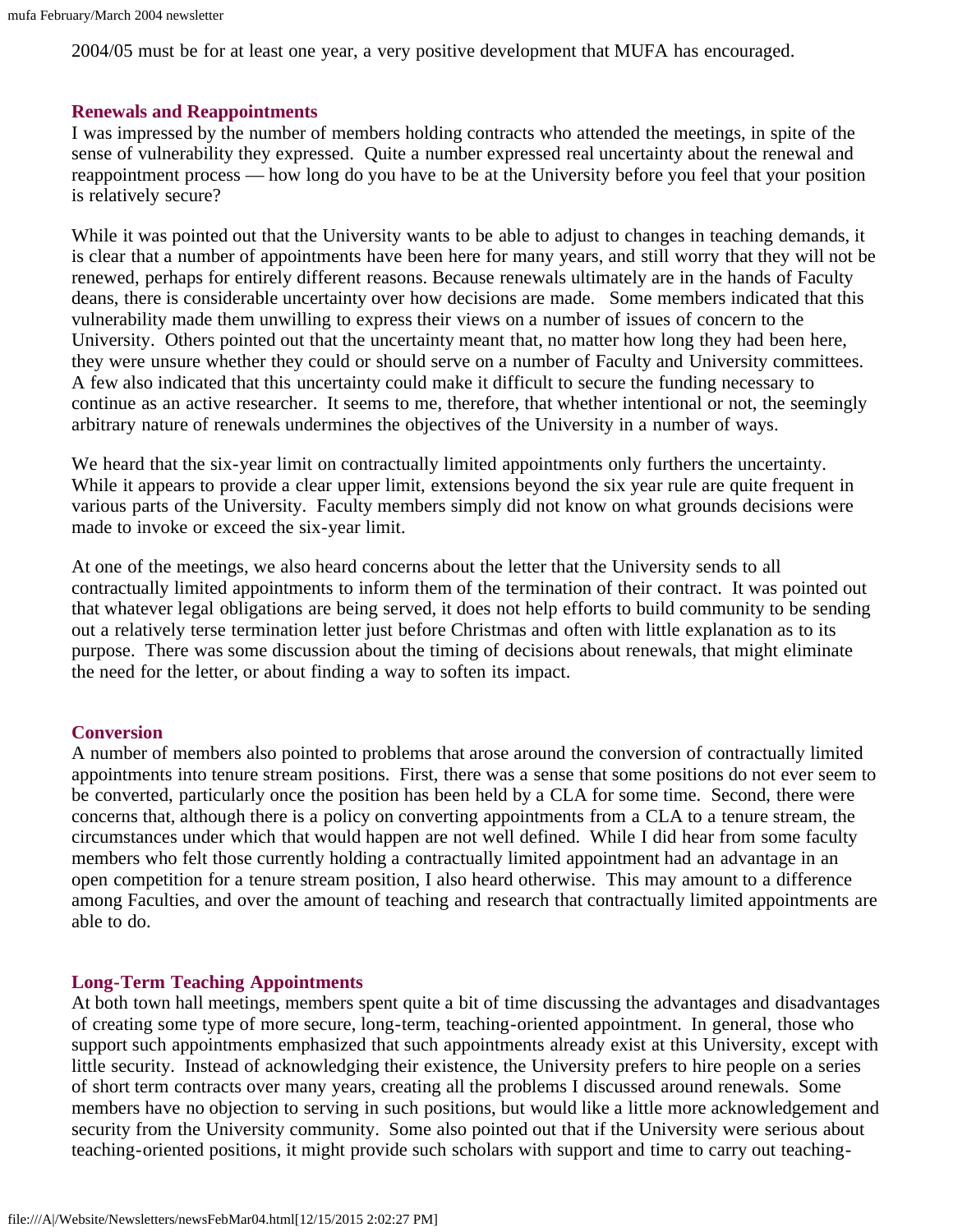related research and professional development. Those who spoke against such positions believe we should resist any expansion of teaching-oriented appointments. They argue that the connection between research and teaching must be maintained, particularly in an institution that prides itself on being researchintensive. There is also real concern about the creation of a two-tier professoriate, and what that would mean for collegiality and community at the University. I have a sense that part of this division is between Faculties and even departments, and that teaching-only appointments may make a little more sense in some disciplines than in others.

### **Maintaining the Regular Tenure Faculty Complement**

Whether we continue with some variation of the current system, or whether we move to create some longterm teaching appointments, a number of members emphasized the importance of maintaining regular tenure faculty, engaged in teaching, research and service, as the core of the University. It was suggested that we consider establishing rules about the proportion of units that must be taught by regular, tenured faculty, and that the proportion be kept quite high. The proportion might not be the same University-wide, although I would think the case would have to be made for the appropriateness of a lower proportion being set in a particular department or Faculty. Overall, I sensed agreement that the the University should be committed to limiting the the amount of teaching conducted by non-tenured faculty, whether contractually limited appointments or sessional instructors.

As I hope this limited reflection on the proceedings makes clear, I found the discussion at the town hall meetings very engaging and informative. I think a number of issues were aired, and I hope that others came away from the meetings with a better sense of the issues facing MUFA and the University administration. I know I did.

> *Ken Cruikshank, MUFA President*

> > $|2|$

 $\overline{?}$ 

# <span id="page-2-0"></span>**MUFA Dues Waived for Months of February & March**

MUFA Members will see a slightly larger paycheque in the months of February and March. At its regular meeting on January 30, 2004, the Executive of the McMaster University Faculty Association voted unanimously to reduce the mill rate from 5.0 to 0 for the months of February and March. A surplus of income over expenditures for this fiscal year is projected in the Nine-Month Budget Review 2003/04. In addition, MUFA reserves continue to be in a healthy state.

<span id="page-2-1"></span>*Don't Forget, when you are preparing your tax returns that MUFA dues are tax deductible*



 $|2|$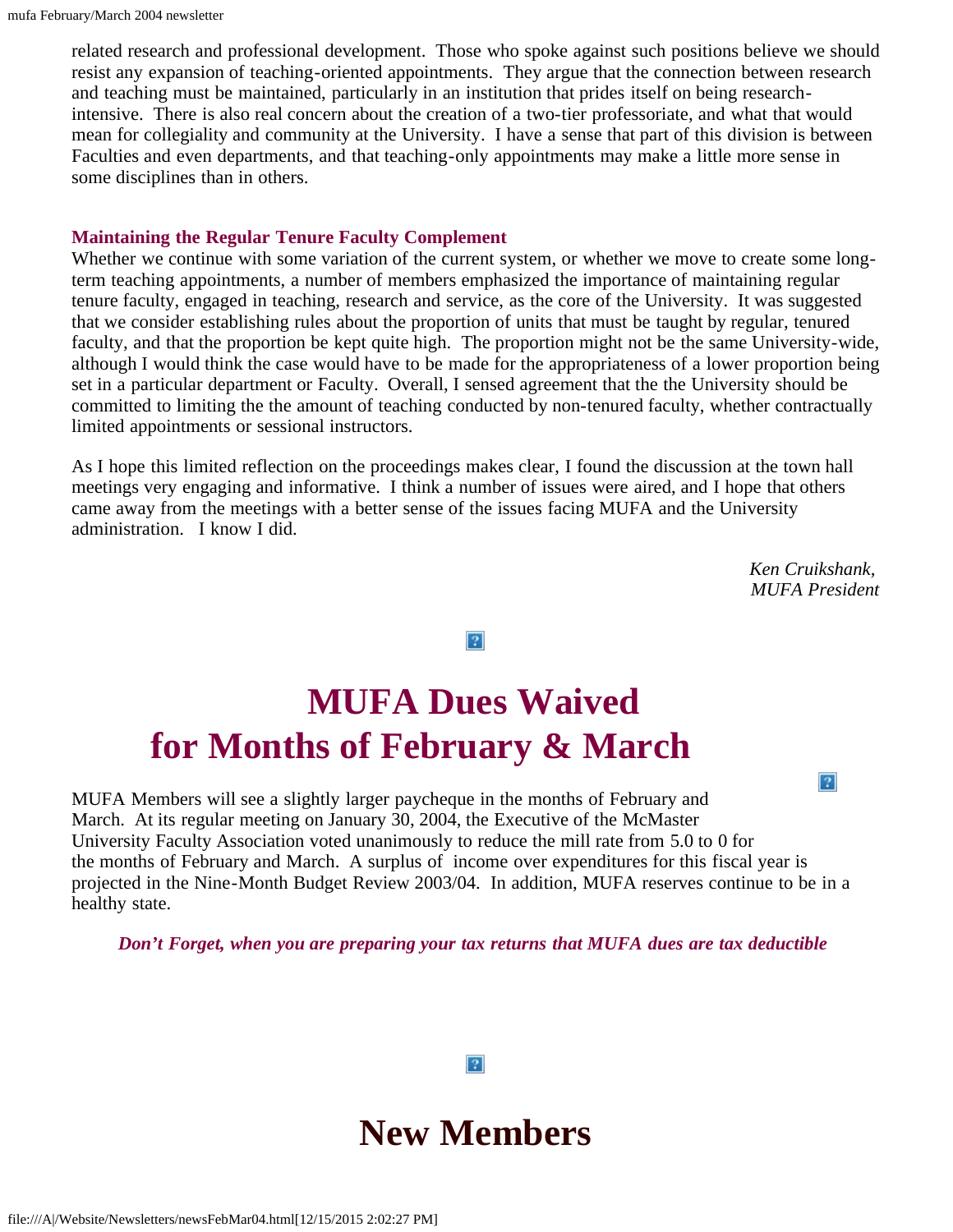**Antoine Deza Paul Faure Nancy Heddle Sourav Ray**

**Computing & Software Psychology Pathology/Medicine Marketing**

## **Committee Assignments**

<span id="page-3-0"></span>On December 10, 2003 Senate established two joint Senate/Faculty Association committees. **Christine Wilson** (Physics & Astronomy) and **Lorraine York** (English) will represent MUFA on the committee to address spousal hiring issues. **David Hitchcock** (Philosophy) and **Eva Werstiuk** (Medicine) will work on behalf of MUFA to investigate issues regarding the development of a University Hearings Committee for Faculty and Librarians.

The Administration has created the McMaster University Committee on Disability Access on which **Penny Salvatori** (Rehabilitation Science) will represent MUFA.

### $|2|$

### **McMaster's Pension Plan**

### **A Performance Review**

<span id="page-3-1"></span>MUFA published information about the Pension Plan on a regular basis prior to the surplus distribution. During the negotiations about surplus distribution and the distribution itself, the nature of the information available did not allow us to continue publishing the same tables and we took a break from the pattern. We are now picking up where we left off with a one year gap in the data. The following four tables report: a) on the financial position, b) on the funding requirements, c) on the membership in the McMaster pension program, and d) on the last 20 years of reported returns to our Pension Plan assets.

McMaster now has two plans for salaried employees and the tables here consolidate the information from the two plans. The plan was split in two at the time of surplus distribution with existing members who were to receive surplus being put in one plan and other members in the second. This second plan has also become home to all new members that have joined a plan since July 2002. The McMaster Board of Governors has received and approved information on the two plans separately but we believe it is more informative for the nonspecialist to see the consolidated information as the data can then be compared to the earlier period data (1999, 2000). Note that the \$150 million for the surplus distribution (plus costs) were removed between July 1, 2002 and July 1, 2003 and account for the drop in assets between the two years.

> **Tables are based on the Actuarial Valuation of the Pension Plan as at July 1, 2003 Taken from a Report to the Pension Trust Committee**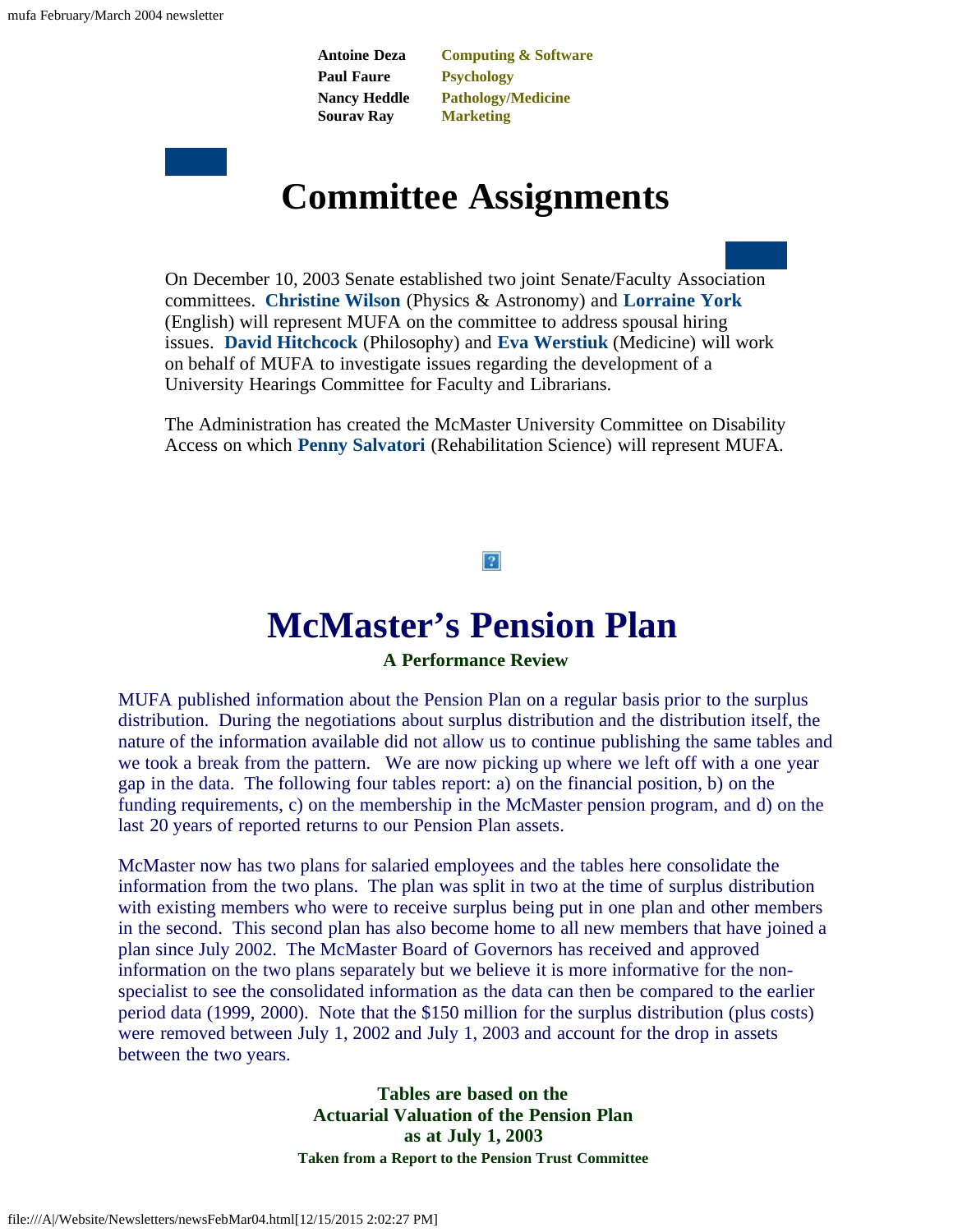#### **Prepared by Mercer Human Resource Consulting**

### **Table A: The Financial Position — Going-Concern Basis (\$000)**

|                                                              | July 1,<br>2003 | July 1,<br>2002 | July 1,<br>2000 | July 1,<br>1999 |
|--------------------------------------------------------------|-----------------|-----------------|-----------------|-----------------|
| Actuarial value of assets<br>(adjusted for in-transit items) | \$845,173       | \$994,124       | \$967,325       | \$915,416       |
| <b>Actuarial Liability</b>                                   |                 |                 |                 |                 |
| Present value of accrued benefits<br>for:                    |                 |                 |                 |                 |
| <b>Active Members</b>                                        | \$434,130       | \$393,126       | \$348,165       | \$338,016       |
| Pensioners & Survivors                                       | 331,611         | 312,940         | 277,087         | 256,302         |
| <b>Deferred Pensioners</b>                                   | 2,280           | 2,611           | 1,959           | 1,803           |
| <b>Additional Voluntary Contributions</b>                    | 76              | 103             | 107             | 105             |
| Inactive - status undecided                                  | 19,812          | 17,054          | 15,733          | 13,411          |
| Total Liability                                              | \$787,909       | \$725,834       | \$643,051       | \$609,637       |
| <b>FUNDING EXCESS (unfunded)</b><br>liability)               | \$57,264        | \$268,290       | \$324,274       | \$305,779       |

### **Table B: Employer's Current Service Cost (\$000)**

|                                              | July 1,<br>2003 | July 1,<br>2002 | July 1,<br><b>2000</b> | July 1,<br>1999 |
|----------------------------------------------|-----------------|-----------------|------------------------|-----------------|
| <b>Total Current Service Cost</b>            | \$29,853        | \$26,407        | \$22,928               | \$21,881        |
| Estimated members' required<br>contributions | 7.319           | $6.737*$        | 5.936*                 | $5.721*$        |
| Estimated employer's current service cost    | \$22,534        | \$19,670        | \$16,992               | \$16,160        |
| Employer's current service cost expressed    |                 |                 |                        |                 |
| as a                                         | 308%            | 292%            | 286%                   | 282%            |
| percentage of members' contributions         |                 |                 |                        |                 |

\*Members contributed 50% of this amount during these Plan years. The remainder was funded through surplus assets in the Plan.

### **Table C: Plan Membership**

|                              |       | July 1, 2003 July 1, 2002 July 1, 2000 July 1, 1999 |       |       |
|------------------------------|-------|-----------------------------------------------------|-------|-------|
| <b>Active Members</b>        | 3,265 | 3,098                                               | 2.889 | 2,791 |
| Pensioners and Beneficiaries | 1.197 | 1.138                                               | 1.081 | 1,026 |
| Deferred Pensioners          | 75    | 75                                                  | 60    | .59   |
| Inactive-Status Undecided    | 407   | 385                                                 | 307   | 302   |
| <b>TOTAL MEMBERSHIP</b>      | 4.944 | 4.696                                               | 4.337 | 4,178 |

### **Table D: History of Fund Yields**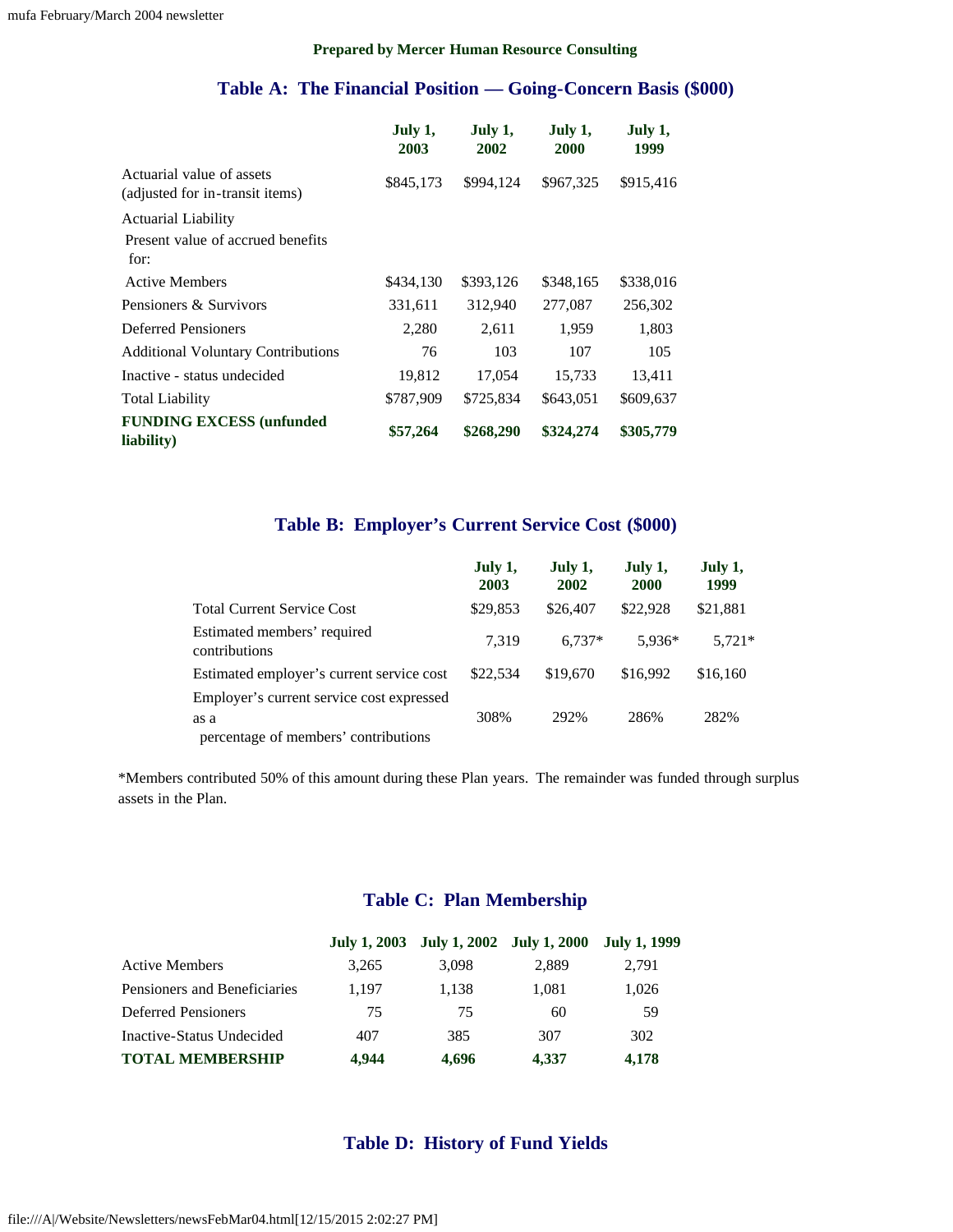| <b>Yield Based on Market Value*</b> |               | <b>Yield Based on Market Value*</b> |               |  |
|-------------------------------------|---------------|-------------------------------------|---------------|--|
| Year                                | $\frac{6}{9}$ | Year                                | $\frac{6}{9}$ |  |
| 1983/84                             | (1.96)        | 1993/94                             | 2.75          |  |
| 1984/85                             | 31.41         | 1994/95                             | 16.09         |  |
| 1985/86                             | 24.70         | 1995/96                             | 13.67         |  |
| 1986/87                             | 10.45         | 1996/97                             | 21.53         |  |
| 1987/88                             | 1.28          | 1997/98                             | 15.38         |  |
| 1988/89                             | 19.31         | 1998/99                             | 4.91          |  |
| 1989/90                             | 0.23          | 1999/00                             | 9.32          |  |
| 1990/91                             | 8.22          | 2000/01                             | 2.37          |  |
| 1991/92                             | 10.51         | 2001/02                             | (1.25)        |  |
| 1992/93                             | 13.57         | 2002/03                             | (2.84)        |  |

\*including Investment Income and Realized and Unrealized Gains or Losses

*[ED. The data for the year 2002/03 precede the recent stock market increases and we all hope for a return to the large gains that followed the last period of negative returns in 1983/84.]*

<span id="page-5-0"></span>

For 30 years Brian McCann and I served together as the geomorphologists in McMaster's Department of Geography. Geomorphology is the science of natural landforms, their origins and development. Brian specialized in beaches and coasts. At Cambridge for the PhD he was supervised by the awesome J. A. Steers, the Professor himself, one and only and in sole command in those days. Steers was just completing his magnum opus, "The Coastline of England and Wales", so Brian was sent up to the west of Scotland to open a new frontier. There he studied raised beaches and wave-cut platforms, which are degraded remnants of the coastline that are older, some much older, than the last glaciers to bury the land. Forty years later he returned to participate in a field symposium on these problems, and was much pleased to find the youngsters citing his work repeatedly, the foundation for their new approaches.

In 1967 Brian came to McMaster Geography for a one-year mutual trial, and I collected him at the airport. My earliest mental snapshot is of a warm grin topped by a dashing tweed hat; he was always a natty dresser. We became good friends and remained so as we served on each other's many MSc and PhD supervisory committees. We did not always agree but there was never a harsh word between us.

As the new man Brian accepted an invitation to participate in an ambitious multidisciplinary research programme in the high Arctic that was headed by the late Professor Frank Hannell. His early work in Canada thus focused on the cold coasts of the Queen Elizabeth Islands; as they are icebound for much of the year, he expanded his interests inland, directing pioneer studies in the hydrology with a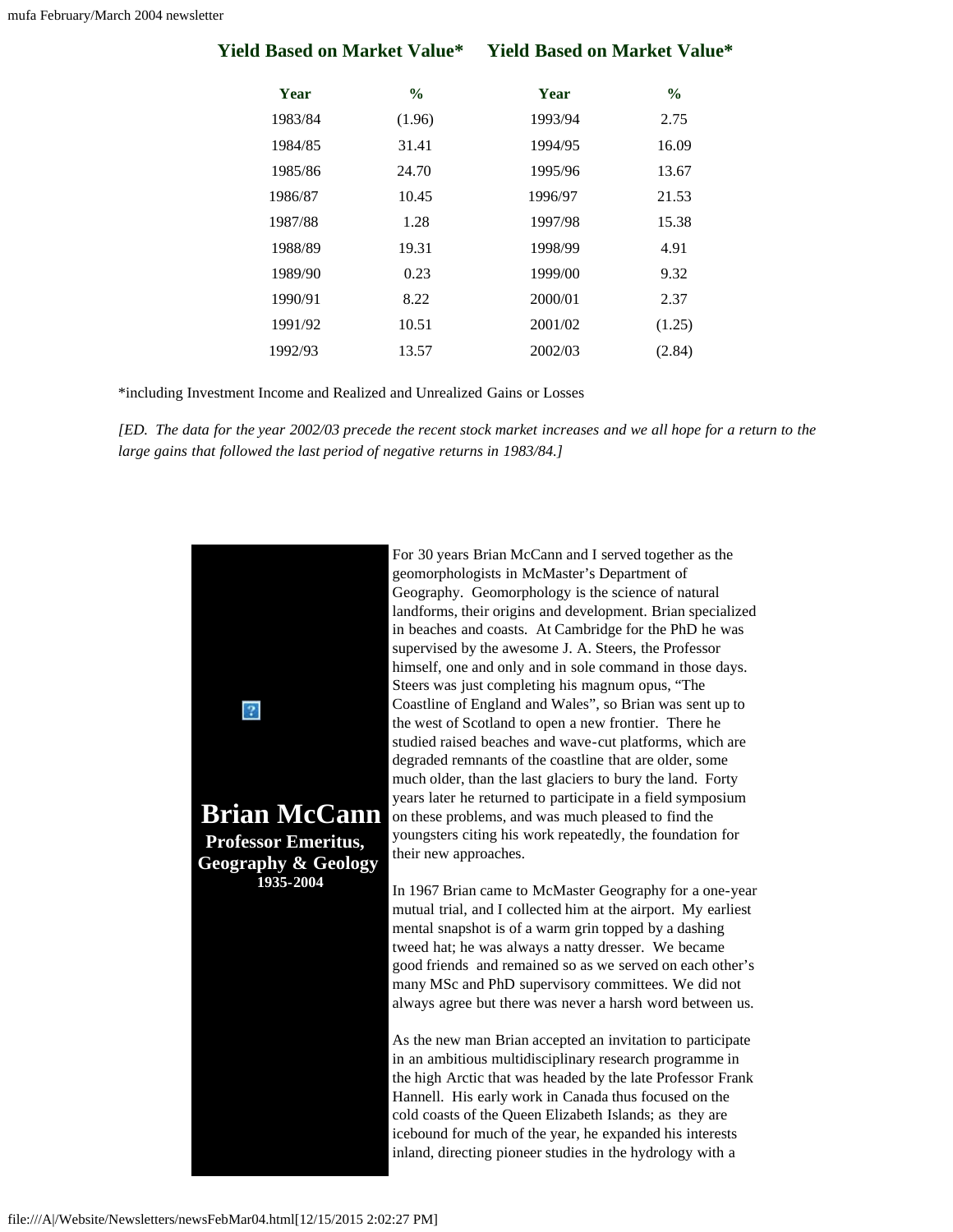

group of very good students. Later he was to investigate deltas on the fiord coast of British Columbia, and so could claim acquaintance with the Pacific Ocean as well. But it was in Atlantic Canada that Brian won his reputation as one of the leading coastal geomorphologists of North America. During the 70s and 80s he and his students undertook major field projects in all three Maritime Provinces, in Newfoundland and Quebec. They were usually the pioneer investigators of a given problem or of a particular locale. The work that remains outstanding in the view of most of us, I believe, was a series of studies of the physical history and modern processes at play on arrays of great sand beaches, barrier dunes and the lagoons impounded behind them along the coasts of New Brunswick and Prince Edward Island, and on the dunes of Sable Island. The historical studies were inspirational, helping to create national parks such as Kouchibouguac in NB, and natural reserves in the other provinces. The process studies included many novel methods that are now emulated elsewhere. They led to important new findings, especially on the stability of lagoon outlet channels, which was one among many contributions with practical applications.

In 1985 the Department needed a new Chair and Brian was asked to head the selection committee. A few days later there was a tap at my door, he came in shyly and told me in some wonderment that the other committee members were suggesting that he would be a good candidate — what did I think? Bingo! He proved exceptionally good at the job, well informed, scrupulous with details, and very caring with our students. His devotion to those duties, his wife and their young family, led to reductions in his personal field research but he continued to be a fine teacher and supervisor. And when conditions were right, we skied the trails together from my home at the top of the Dundas valley to his at the bottom; he was an excellent and passionate skier, downhill and cross-country.

For more than 100 years the world's geomorphologists were split between Geography departments (British Commonwealth, much of Europe) and Geology departments (USA, Latin America, many Asian nations), thus attending separate international congresses of geographers or geologists. The two groups came together for exploratory meetings in Manchester in 1985, then in Frankfurt in 1989 where an international association was formed. Where to meet in 1993? Obviously, somewhere outside of Europe — discreet feelers were put out, Brian and I looked each other in the eye, gulped deeply, and agreed to co-host the first formal congress. It was our last big collaboration and a fine success, bringing more than 800 delegates from 60 nations to enjoy an August heat wave at McMaster that year.

We shared our retirement party in 1997. Brian knew then that he had cancer but revealed it only to his family and closest friend. In October 2003 one of our first PhD students returned as a Hooker visiting speaker and we all went out together for an evening of beer and cheer in a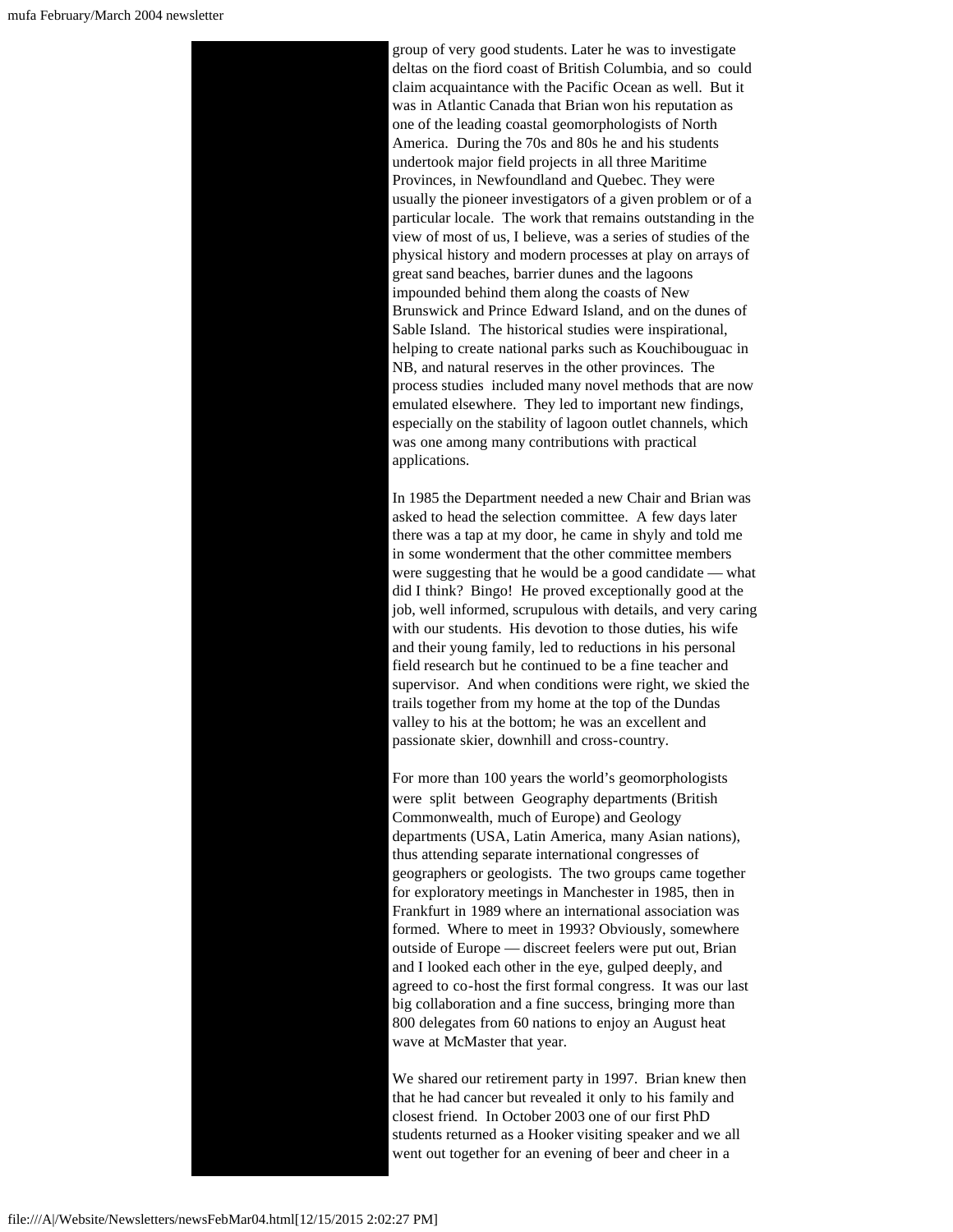

Dundas pub. Brian was as great company as ever; we others never guessed.

He was very much liked and respected; at no other time have I seen the Great Hall of the University Club so full as it was for his memorial service.

> *Derek Ford, Emeritus Professor*

<span id="page-7-0"></span>Friends and colleagues of Bernie O'Brien were devastated to learn of his sudden death on Friday February 13th. Bernie was an internationally recognized health economist whose accomplishments belied his young age. Bernie and I had been colleagues in one form or another for almost 25 years. We both went through the graduate programme in health economics at the University of York in England in the early 1980s. Bernie moved on to Brunel University as a researcher where his work on the economic evaluation of heart transplant programmes and his application of a gametheoretic approach to the allocation of donor organs first brought him international attention. As a result of the impact of a decade of Margaret Thatcher's monetarist policies on opportunities for young academics in the university sector, I left the UK and took up a position in the Department of Clinical Epidemiology and Biostatistics at McMaster in 1988. Two years later, after completing his PhD, Bernie made the same move. Some of our colleagues who remained in the UK referred to us both as economic refugees of the Iron Lady. However, during the tight fiscal times of the 1990s we often shared the joke that Thatcher's policies appeared to have followed us to Ontario.

Bernie's career flourished once at McMaster, first as part of Mike Gent's Clinical Trials group followed by a move to the Centre for the Evaluation of Medicines under the Father Sean O'Sullivan Centre at St. Joseph's Hospital. His work on the economic evalua-tion of health care programmes continued and included important contributions on the valuation of health outcomes in the context of randomized control trials of pharmaceuticals. He co-authored the second edition of the standard text on the economic evaluation of health care programmes and by the mid 1990s he was at the leading edge of incorporating the principles of statistical inference into methods for economic evaluation. This involved the development of stochastic approaches for dealing with the uncertain nature of the consequences of health care interventions. During this period, indeed throughout our parallel careers, I always enjoyed the intellectual arguments we engaged in over the occasional beer at conferences or following academic seminars. Although I came away feeling that I never entirely won any of these arguments, I always felt a little more enlightened as a result of them.

Around this time I spent a wonderful year's research leave at the Centre for Health Economics Research and Evaluation in Sydney, Australia. On my return Bernie

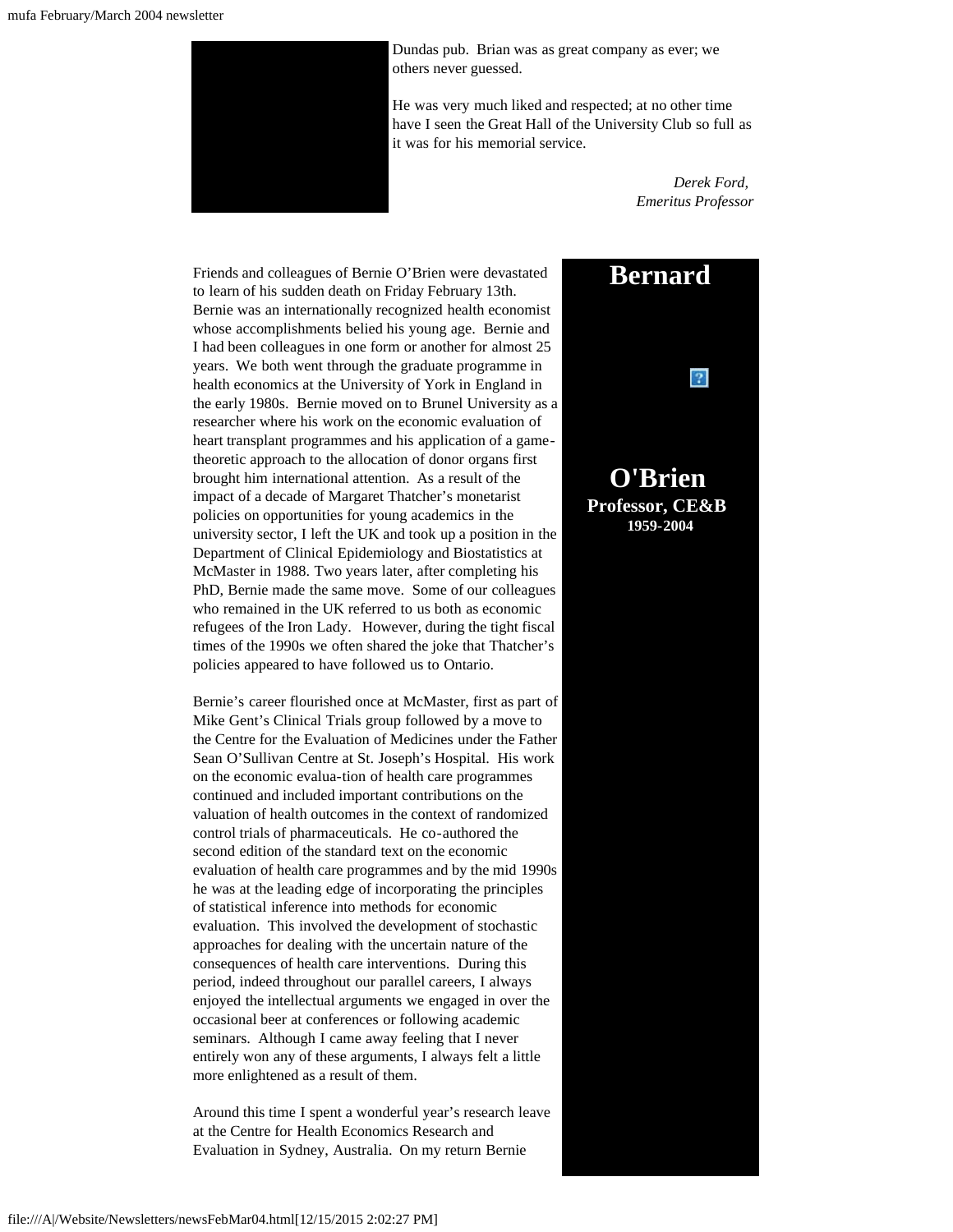often spoke to me about my experience. Before long he was making arrangements for a six months research leave of his own at the same location. I remember some challenging discussions in which I encouraged him to take a full year in Australia and predicted he would regret not doing so. On his return to McMaster, following a similar positive experience, he acknowledged that on this occasion I had finally won an argument with him. Bernie and his family fell in love with Australia and were eager to return in the future.

The quality of Bernie's research has been recognised by various prizes and awards. He recently received major funding from the Ontario Ministry of Health for a programme of research in health technology assessment. Bernie had a wonderful laid-back style of presenting his work and engaging his audiences. He could explain even Fieller's theorem in ways that seemed to make sense! Together with colleagues, he presented a regular workshop on the economic evaluation of health care programmes, which was developed into an international programme with introductory and advanced modules. He was a terrific colleague, mentor and friend, loved by all who worked or studied with him. His leadership skills were only just beginning to be fully recognized and utilized. He will be missed by everyone who knew him.

> *Stephen Birch, Professor, CE&B*

### <span id="page-8-0"></span>**From Granting Council to Knowledge Council SSHRC transformation begins with consultation**

**Researchers, graduate students and other key stakeholders at McMaster and in Hamilton are being invited to help the Social Sciences and Humanities Research Council transform itself from a granting council to a knowledge council.**

**The federal body, which funds research in the humanities and social sciences at universities across the country, is engaging key stakeholders in discussions across Canada to develop a new blueprint for the organization and to increase and improve dialogue between the Council and its stakeholders.**

**A new vision, mandate and structure for the Council will emerge from the process, which is designed to rejuvenate the organization and strengthen understanding of the importance of public investment in the human sciences. SSHRC is embarking on this transformation process, which will involve 12 months of focused public consultation, to re-invent itself as not just an organization that delivers grants but also as a body that imparts knowledge to the nation. After 25 years and considerable change within the environment and Canadian communities, the granting council is reassessing what it currently does and what it wants to accomplish in the future. To do this it is engaging the research community, research users and Canadians — its key stakeholders — in public dialogue and consultation. The findings and recommendations which emerge from this process will be key to the development of an enhanced council, a stronger and more vibrant research environment, and a better understanding nationally of the human sciences.**

**The Transformation Process will involve a reassessment of SSHRC's basic goals**

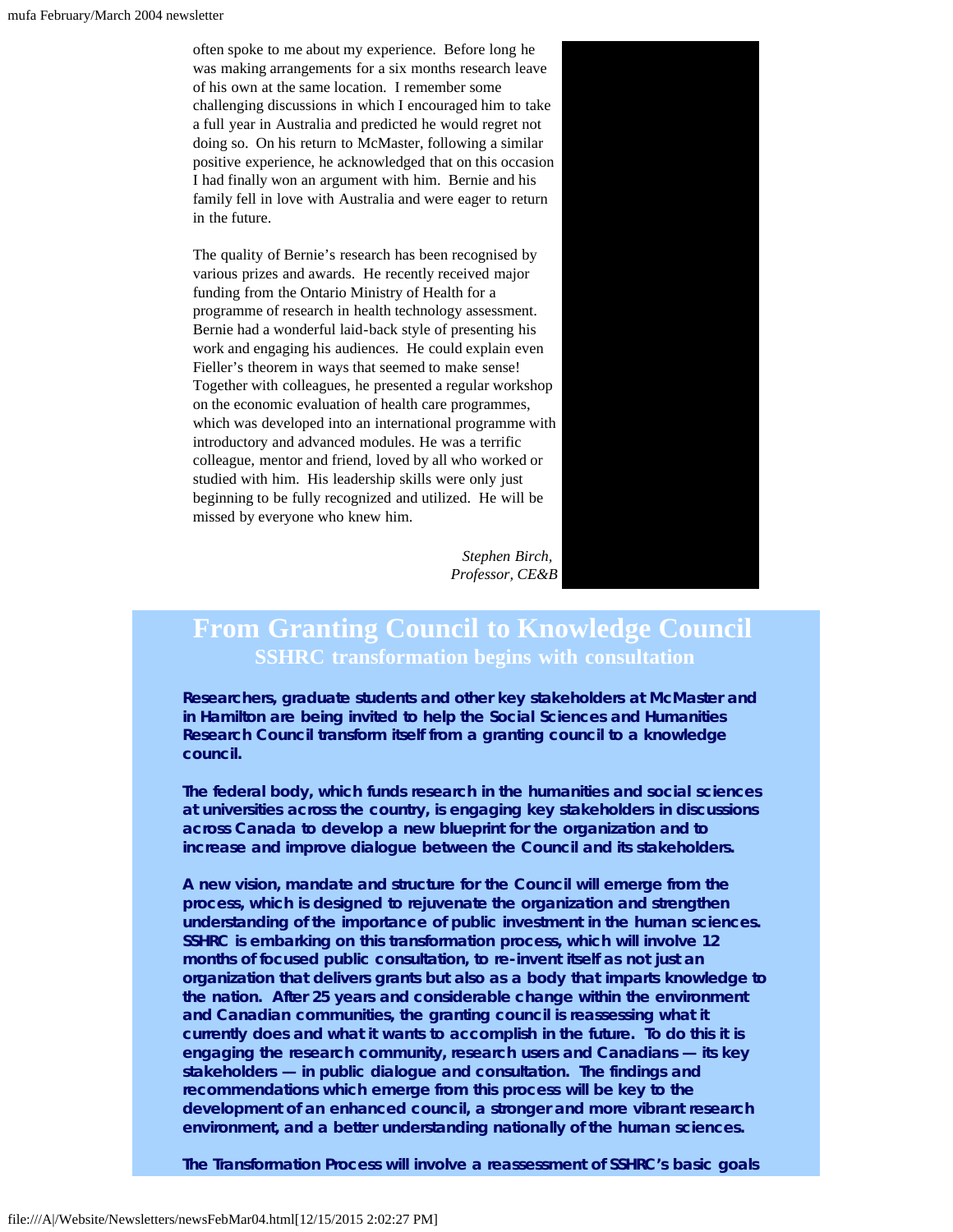**and values, the creation of new adaptive structures, improvements to current programs, and an examination of ways to expand linkages to partners outside the university and to increase the flow of knowledge outside the university. The consultations will focus on such themes as the interactions between researchers and the effect of research results.**

**Some of the questions to be discussed in consultations include:**

 **1. How does the vision for SSHRC, presented in the transformation consultation framework, fit with your view of what needs to be done to strengthen human sciences research and training in Canada?**

 **2. What advantages and disadvantages do you see in the new structures that have been proposed for SSHRC? Which ones do you think will work? Which ones will not? Why?**

 **3. How can SSHRC modify its current programs to meet the transformation objectives?**

 **4. Do you conduct research with partners from outside the University? How often? What kinds of support would help foster these relationships?**

 **5. If SSHRC does change, what structures should be created first? What should be the sequence of priorities thereafter?**

**One of the goals of the process is to determine how changes in the environment, for example, globalization and technology, have affected how researchers conduct their work and the kind of research that is undertaken. The organization is not looking to completely re-invent itself and stop doing open (basic) research. Rather, it seeks to enhance the research that is currently conducted.**

**Mamdouh Shoukri, McMaster's Vice-President of Research and International Affairs, has appointed Geoffrey Rockwell, associate professor in the School of the Arts to lead McMaster's consultation process. Kelly Curwin, formerly of the Office of Public Relations, will assist as project manager. During March and April, key groups and individuals both on and off campus will be asked for their advice and suggestions on how to rebuild SSHRC. Consultation will take the form of faculty drop-in sessions and open meetings, individual and specialty group meetings, and requests for written submissions from individuals, departments or areas. The campus/community consultations will be used to prepare a report to be submitted to SSHRC by May 1. The document will highlight the key recommendations and direction endorsed by the McMaster/Hamilton communities.**

**McMaster's report to SSHRC will be combined with other university and society reports. The funding council will form a task force to analyze the information and prepare a report which will be circulated to universities in October and submitted to the federal government.**

**Anyone with questions or seeking information about the process can e-mail sshrc@mcmaster.ca. Information is also available at the Web site of the Office of the Vice-President Research and International Affairs ([www.mcmaster.ca/research/sshrc.htm\)](http://www.mcmaster.ca/research/sshrc.htm) and from SSHRC [\(www.sshrc.ca](http://www.sshrc.ca/)).**

*Geoffrey Rockwell and Kelly Curwin*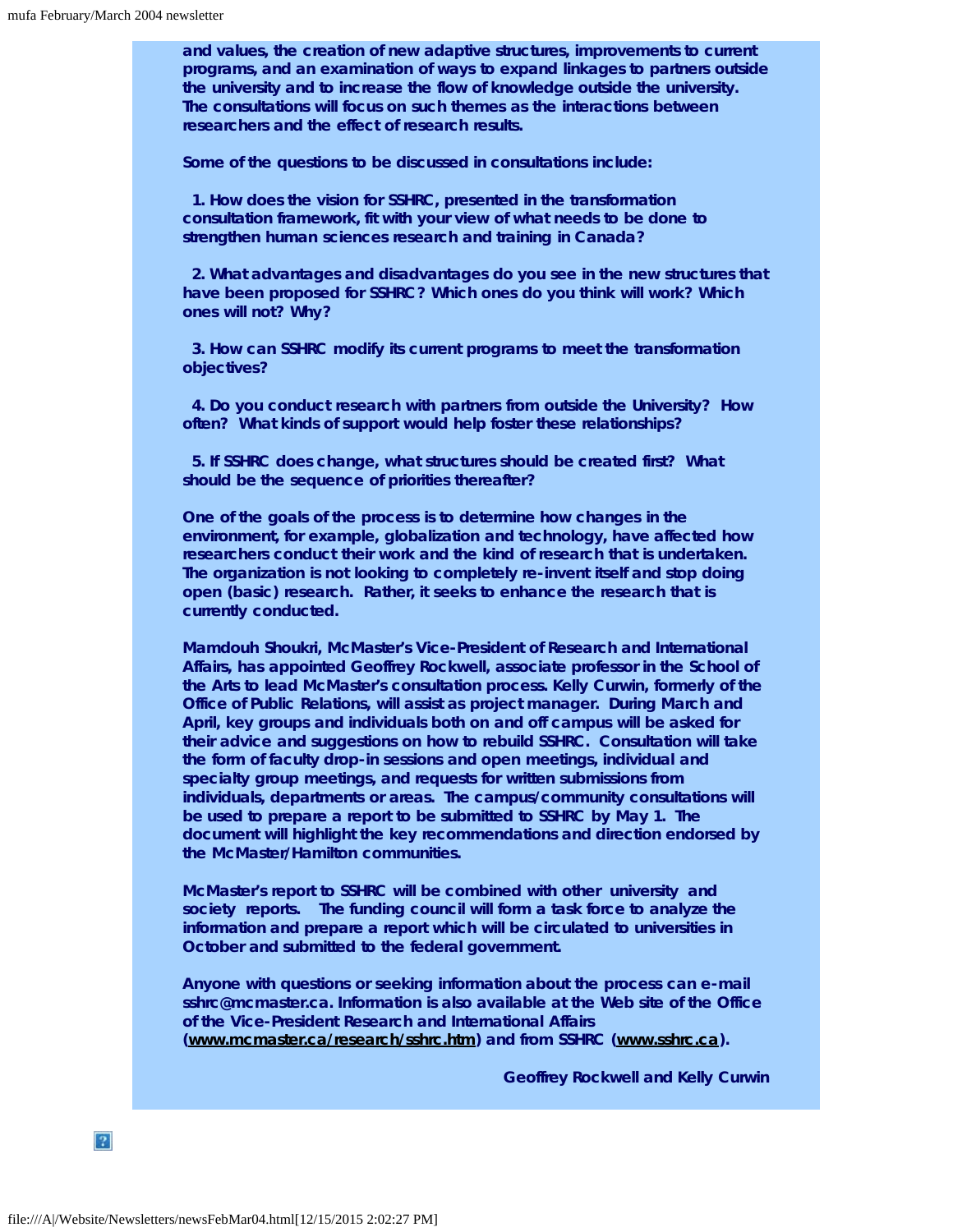<span id="page-10-0"></span>**For Rent Fully Furnished Luxury One-Bedroom Condo** in prestigious downtown Hamilton heritage building, complete with 5 appliances, Jacuzzi tub, central air, private parking, and locker. Building amenities include video monitored secured entrances, exercise facility, lap pool/hot tub combination, entertainment room access, tuck shop. Centrally located close to shopping malls, banking facilities and all 4 hospitals. Suits professionals on short/medium term contracts. 10-minute drive to McMaster. \$1200 per month or per diem rate for daily/weekly rental; includes hydro, but not cable or telephone. First and last month's rent required. Short-term leases available. For viewing, call 905-527- 4599 and leave message, or e-mail **[jpgpptymgmt@hotmail.com](mailto:jpgpptymgmt@hotmail.com)**

<span id="page-10-1"></span>These are from a book called Disorder in the Court. The following were actually said in court, word for word, taken down and now published by court reporters.

- Q: What is your date of birth?
- A: July fifteenth.
- Q: What year?
- A: Every year.
- Q: What gear were you in at the moment of the impact?
- A: Gucci sweats and Reeboks.
- Q: How old is your son, the one living with you?
- A: Thirty-eight or thirty-five, I can't remember which.
- Q: How long has he lived with you?
- A: Forty-five years.

Q: Now doctor, isn't it true that when a person dies in his sleep, he doesn't know about it until the next morning?

- Q: The youngest son, the twenty-year old, how old is he?
- Q: Were you present when your picture was taken?
- Q: She had three children, right?
- A: Yes.
- Q: How many were boys?
- A: None.
- Q: Were there any girls?
- Q: Can you describe the individual?
- A: He was about medium height and had a bear.
- Q: Was this a male or a female?
- Q: Doctor, how many autopsies have you performed on dead people?
- A: All my autopsies are performed on dead people.
- Q: Doctor, before you performed the autopsy, did you check for a pulse?
- A: No.
- Q: Did you check for blood pressure?
- A: No.
- Q: Did you check for breathing?

file:///A|/Website/Newsletters/newsFebMar04.html[12/15/2015 2:02:27 PM]

 $|2|$